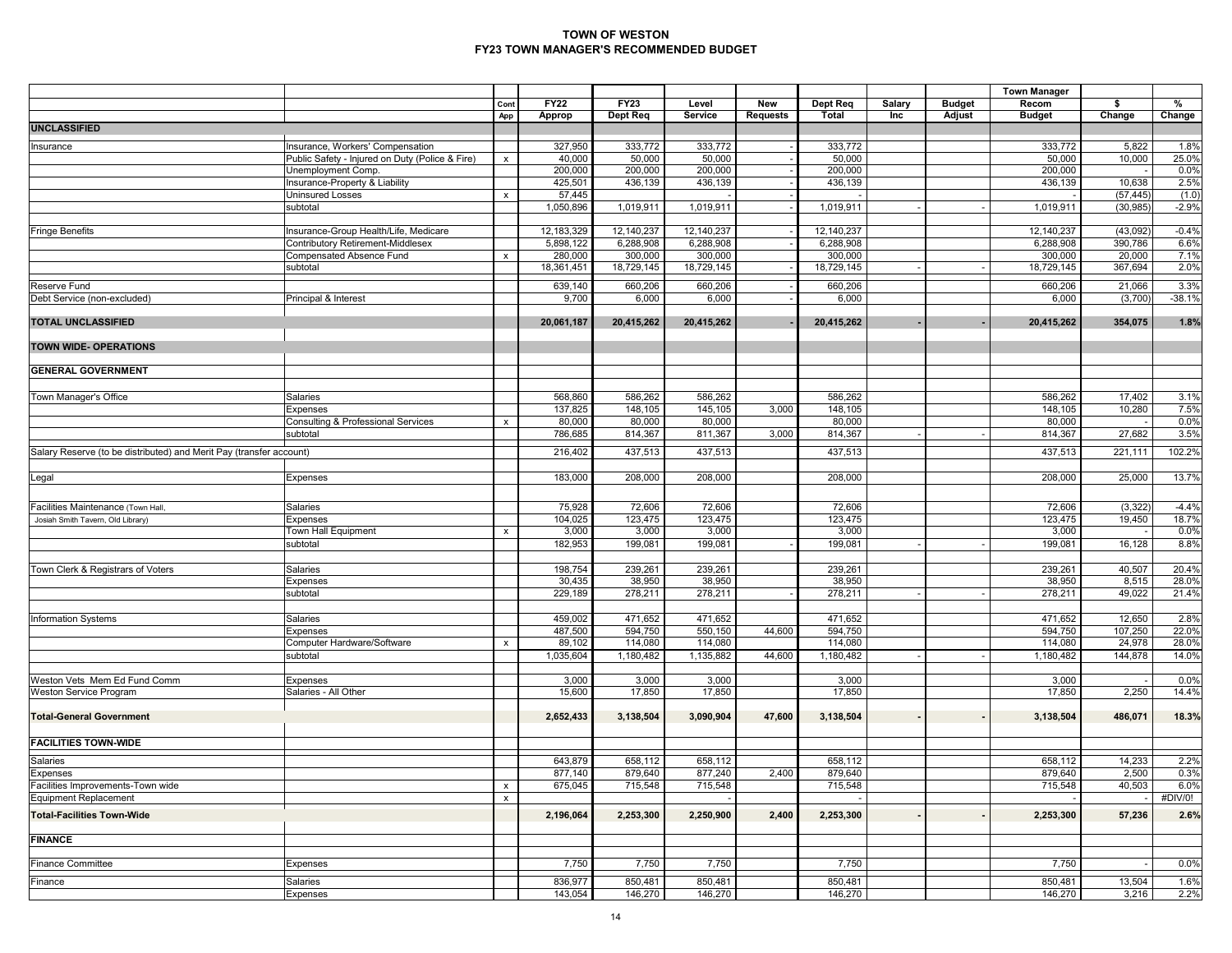|                                                        |                                                                      |                                      |                       |                         |                      |                        |                      |               |                         | <b>Town Manager</b>    |               |                 |
|--------------------------------------------------------|----------------------------------------------------------------------|--------------------------------------|-----------------------|-------------------------|----------------------|------------------------|----------------------|---------------|-------------------------|------------------------|---------------|-----------------|
|                                                        |                                                                      | Cont<br>App                          | <b>FY22</b><br>Approp | <b>FY23</b><br>Dept Req | Level<br>Service     | New<br><b>Requests</b> | Dept Req<br>Total    | Salary<br>Inc | <b>Budget</b><br>Adjust | Recom<br><b>Budget</b> | \$<br>Change  | %<br>Change     |
|                                                        | subtotal                                                             |                                      | 980,031               | 996,751                 | 996,751              |                        | 996,751              |               |                         | 996,751                | 16,720        | 1.7%            |
| <b>Total-Finance</b>                                   |                                                                      |                                      | 987,781               | 1,004,501               | 1,004,501            |                        | 1,004,501            |               |                         | 1,004,501              | 16,720        | 1.7%            |
| LAND USE, INSPECTIONAL SERVICES, PLANNING              |                                                                      |                                      |                       |                         |                      |                        |                      |               |                         |                        |               |                 |
|                                                        |                                                                      |                                      |                       |                         |                      |                        |                      |               |                         |                        |               |                 |
| Land Use, Inspections, Planning                        | Salaries                                                             |                                      | 682,666               | 688,542                 | 688,542              |                        | 688,542              |               |                         | 688,542                | 5,876         | 0.9%            |
|                                                        | <b>Expenses</b><br>Historical Commission- Historical Surverys        | $\pmb{\times}$                       | 208,780               | 223,187                 | 223,187              |                        | 223,187              |               |                         | 223,187                | 14,407        | 6.9%<br>#DIV/0! |
|                                                        | <b>Historical Commission-Historical Purposes</b>                     | $\pmb{\mathsf{x}}$                   |                       |                         |                      |                        |                      |               |                         |                        |               | #DIV/0!         |
|                                                        |                                                                      |                                      |                       |                         |                      |                        |                      |               |                         |                        |               |                 |
| <b>Total-Land Use, Inspectional Services, Planning</b> |                                                                      |                                      | 891,446               | 911,729                 | 911,729              |                        | 911,729              |               |                         | 911,729                | 20,283        | 2.3%            |
| <b>PUBLIC SAFETY</b>                                   |                                                                      |                                      |                       |                         |                      |                        |                      |               |                         |                        |               |                 |
|                                                        |                                                                      |                                      |                       |                         |                      |                        |                      |               |                         |                        |               |                 |
| Police/Animal Control                                  | Salaries<br><b>Expenses</b>                                          |                                      | 3,675,844<br>402,000  | 3,676,152<br>420,750    | 3,676,152<br>425,750 | (5,000)                | 3,676,152<br>420,750 |               |                         | 3,676,152<br>420,750   | 308<br>18,750 | 0.0%<br>4.7%    |
|                                                        | Equipment and Apparatus                                              | $\boldsymbol{\mathsf{x}}$            | 174,000               | 195,000                 | 180,000              | 15,000                 | 195,000              |               |                         | 195,000                | 21,000        | 12.1%           |
|                                                        | subtotal                                                             |                                      | 4,251,844             | 4,291,902               | 4,281,902            | 10,000                 | 4,291,902            |               |                         | 4,291,902              | 40,058        | 0.9%            |
|                                                        |                                                                      |                                      |                       |                         |                      |                        |                      |               |                         |                        |               |                 |
| Fire                                                   | Salaries                                                             |                                      | 3,489,442             | 3,594,459               | 3,496,459            | 98,000                 | 3,594,459            |               |                         | 3,594,459              | 105,017       | 3.0%            |
|                                                        | Expenses                                                             |                                      | 373,970<br>44,000     | 395,950<br>44,000       | 395,950<br>44,000    |                        | 395,950<br>44,000    |               |                         | 395,950<br>44,000      | 21,980        | 5.9%<br>0.0%    |
|                                                        | <b>Hydrant Service</b><br><b>Emergency Management</b>                | $\pmb{\mathsf{x}}$                   | 2,000                 | 2,000                   | 2,000                |                        | 2,000                |               |                         | 2,000                  |               | 0.0%            |
|                                                        | Equipment and Apparatus                                              | $\pmb{\times}$                       | 20,000                | 60,000                  | 20,000               | 40,000                 | 60,000               |               |                         | 60,000                 | 40,000        | 200.0%          |
|                                                        | subtotal                                                             |                                      | 3,929,412             | 4,096,409               | 3,958,409            | 138,000                | 4,096,409            |               |                         | 4,096,409              | 166,997       | 4.2%            |
| <b>Total-Public Safety</b>                             |                                                                      |                                      | 8,181,256             | 8,388,311               | 8,240,311            | 148,000                | 8,388,311            |               |                         | 8,388,311              | 207,055       | 2.5%            |
| <b>VOC-TECH EDUCATION</b>                              |                                                                      |                                      |                       |                         |                      |                        |                      |               |                         |                        |               |                 |
| Minuteman Regional Voc-Tech                            | Assessment                                                           |                                      | 150,000               | 150,000                 | 150,000              |                        | 150,000              |               |                         | 150,000                |               | 0.0%            |
| <b>Total-Voc-Tech Education</b>                        |                                                                      |                                      | 150,000               | 150,000                 | 150,000              |                        | 150,000              |               |                         | 150,000                |               | 0.0%            |
| <b>PUBLIC WORKS</b>                                    |                                                                      |                                      |                       |                         |                      |                        |                      |               |                         |                        |               |                 |
|                                                        |                                                                      |                                      |                       |                         |                      |                        |                      |               |                         |                        |               |                 |
| Salaries                                               |                                                                      |                                      | 2,388,021             | 2,518,448               | 2,508,448            | 10,000                 | 2,518,448            |               |                         | 2,518,448              | 130,427       | 5.5%            |
| <b>Expenses</b>                                        |                                                                      |                                      | 1,302,030             | 1,362,029               | 1,361,529            | 500                    | 1,362,029            |               | (300,000)               | 1,062,029              | (240,001)     | $-18.4%$        |
| Snow and Ice Control                                   | Salaries & Expenses                                                  |                                      | 252,900               | 252,900                 | 252,900              |                        | 252,900              |               |                         | 252,900                |               | 0.0%            |
| <b>Continuing Balance Accounts:</b>                    | Construction of Public Ways                                          | $\boldsymbol{\mathsf{x}}$            | 1,800,000             | 1,800,000               | 1,800,000            |                        | 1,800,000            |               |                         | 1,800,000              |               | 0.0%            |
|                                                        | <b>Departmental Equipment</b>                                        | $\pmb{\times}$                       | 488,000               | 462,000                 | 278,000              | 184,000                | 462,000              |               |                         | 462,000                | (26,000)      | $-5.3%$         |
|                                                        | Sidewalk Maintenance                                                 | $\pmb{\mathsf{x}}$                   | 210,000               | 260,000                 | 260,000              |                        | 260,000              |               |                         | 260,000                | 50,000        | 23.8%           |
|                                                        | Stone Retaining Wall Repairs                                         | $\pmb{\times}$                       | 10,000                | 10,000                  | 10,000               |                        | 10,000               |               |                         | 10,000                 |               | 0.0%            |
|                                                        | <b>Guard Rail Rehabilitation</b>                                     | $\pmb{\mathsf{x}}$                   | 50,000                | 50,000                  | 50,000               |                        | 50,000               |               |                         | 50,000                 |               | 0.0%            |
|                                                        | Monitoring Groundwater-Landfill<br>Stormwater Permitting Compliance+ | $\pmb{\mathsf{x}}$<br>$\pmb{\times}$ | 30,000<br>47,500      | 30,000<br>47,500        | 30,000<br>47,500     |                        | 30,000<br>47,500     |               |                         | 30,000<br>47,500       |               | 0.0%<br>0.0%    |
|                                                        | Parks and Cemeteries Equipment                                       | $\pmb{\mathsf{x}}$                   |                       |                         |                      |                        |                      |               |                         |                        |               | 0.0%            |
|                                                        | Traffic & Sidewalk Committee                                         | $\pmb{\times}$                       | 50,000                | 50,000                  | 50,000               |                        | 50,000               |               |                         | 50,000                 |               | 0.0%            |
|                                                        | Cemetery Improvements                                                | $\pmb{\times}$                       |                       | 13,500                  | 13,500               |                        | 13,500               |               |                         | 13,500                 | 13,500        | 0.0%            |
|                                                        | subtotal                                                             |                                      | 2,685,500             | 2,723,000               | 2,539,000            | 184,000                | 2,723,000            |               |                         | 2,723,000              | 37,500        | 1.4%            |
| <b>Total - Public Works</b>                            |                                                                      |                                      | 6,628,451             | 6,856,377               | 6,661,877            | 194,500                | 6,856,377            |               | (300, 000)              | 6,556,377              | (72, 074)     | $-1.1%$         |
| <b>HEALTH &amp; HUMAN SERVICES</b>                     |                                                                      |                                      |                       |                         |                      |                        |                      |               |                         |                        |               |                 |
| Board of Health                                        | Salaries                                                             |                                      | 299,852               | 267,692                 | 267,692              |                        | 267,692              |               |                         | 267,692                | (32, 160)     | $-10.7%$        |
|                                                        | Expenses                                                             |                                      | 7,800                 | 12,800                  | 12,800               |                        | 12,800               |               |                         | 12,800                 | 5,000         | 64.1%           |
|                                                        | <b>Mental Health Services</b>                                        |                                      | 25,000                | 30,000                  | 30,000               |                        | 30,000               |               |                         | 30,000                 | 5,000         | 20.0%           |
|                                                        | subtotal                                                             |                                      | 332,652               | 310,492                 | 310,492              |                        | 310,492              |               |                         | 310,492                | (22, 160)     | $-6.7%$         |
| Mosquito Control E. Middlesex                          | <b>Expenses</b>                                                      |                                      | 45,918                | 45,918                  | 45,918               |                        | 45,918               |               |                         | 45,918                 |               | 0.0%            |
| Council on Aging                                       | Salaries                                                             |                                      | 407,292               | 410,313                 | 410,313              |                        | 410,313              |               |                         | 410,313                | 3,021         | 0.7%            |
|                                                        | Expenses                                                             |                                      | 45,150                | 54,450                  | 54,450               |                        | 54,450               |               |                         | 54,450                 | 9,300         | 20.6%           |
|                                                        |                                                                      |                                      |                       |                         |                      |                        |                      |               |                         |                        |               |                 |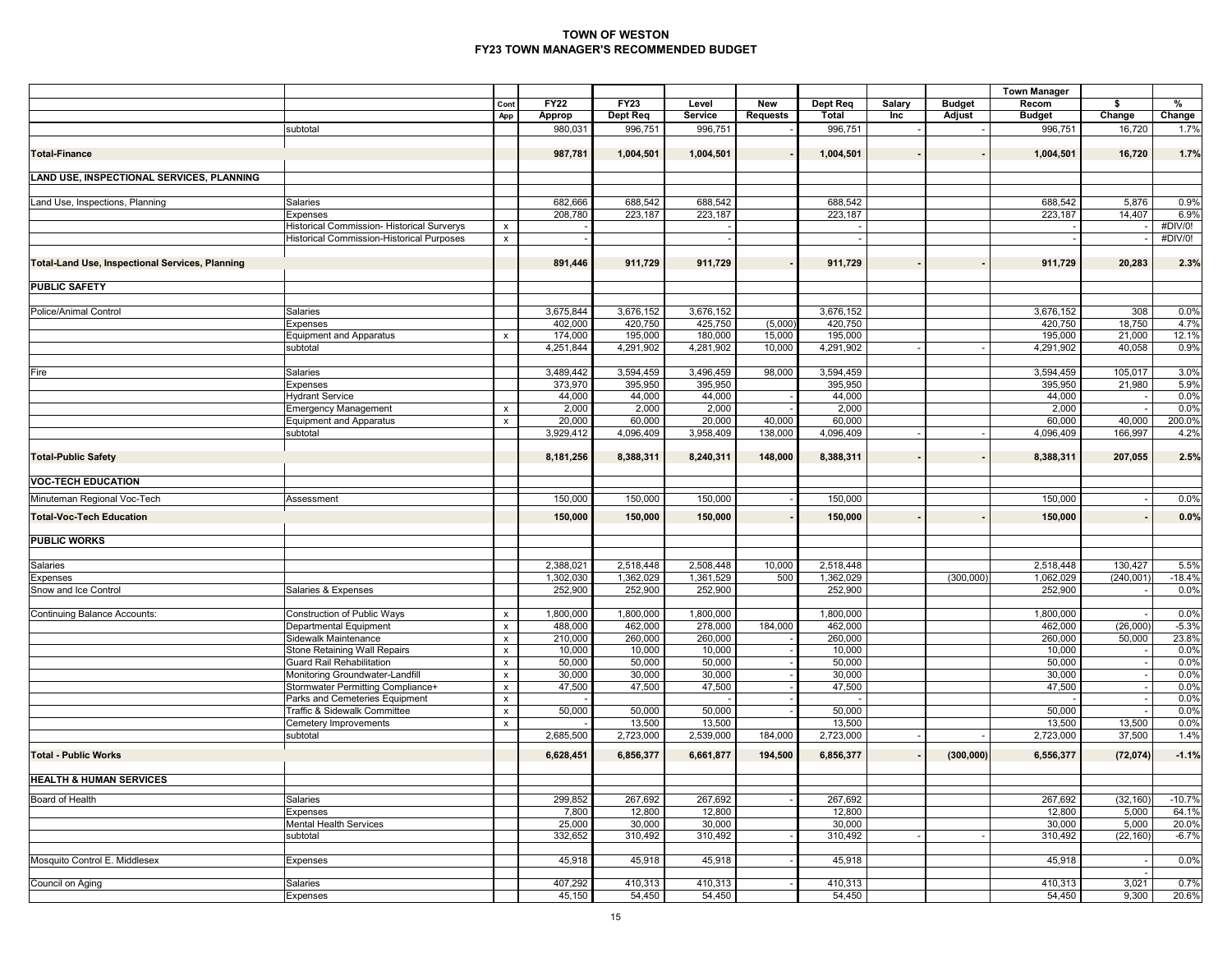|                                                                                                                                        |                                               |                           |                           |                         |                         |                                        |                   |                |               | <b>Town Manager</b>        |              |                 |
|----------------------------------------------------------------------------------------------------------------------------------------|-----------------------------------------------|---------------------------|---------------------------|-------------------------|-------------------------|----------------------------------------|-------------------|----------------|---------------|----------------------------|--------------|-----------------|
|                                                                                                                                        |                                               | Cont                      | <b>FY22</b>               | <b>FY23</b><br>Dept Req | Level<br><b>Service</b> | New                                    | Dept Req<br>Total | Salary<br>Inc  | <b>Budget</b> | Recom<br><b>Budget</b>     | \$<br>Change | %               |
|                                                                                                                                        | Contribution to Community Center Maintenance  | App                       | Approp<br>45,889          | 47,403                  | 47,403                  | Requests                               | 47,403            |                | Adjust        | 47,403                     | 1,514        | Change<br>3.3%  |
|                                                                                                                                        | subtotal                                      |                           | 498,331                   | 512,166                 | 512,166                 |                                        | 512,166           |                |               | 512,166                    | 13,835       | 2.8%            |
|                                                                                                                                        |                                               |                           |                           |                         |                         |                                        |                   |                |               |                            |              |                 |
| Veterans' Benefits                                                                                                                     | Expenses                                      |                           | 48,501                    | 48,501                  | 48,501                  |                                        | 48,501            |                |               | 48,501                     |              | 0.0%            |
| <b>Total-Health &amp; Human Services</b>                                                                                               |                                               |                           | 925,402                   | 917,077                 | 917,077                 |                                        | 917,077           |                |               | 917,077                    | (8, 325)     | $-0.9%$         |
| <b>PUBLIC LIBRARY</b>                                                                                                                  |                                               |                           |                           |                         |                         |                                        |                   |                |               |                            |              |                 |
| Libraries                                                                                                                              | Salaries                                      |                           | 1,275,562                 | 1,332,497               | 1,332,497               |                                        | 1,332,497         |                |               | 1,332,497                  | 56,935       | 4.5%            |
|                                                                                                                                        | Expenses                                      |                           | 138,012                   | 136,490                 | 132,850                 | 3,640                                  | 136,490           |                |               | 136,490                    | (1,522)      | $-1.1%$         |
|                                                                                                                                        | Library Materials                             |                           | 80,000                    | 84,000                  | 84,000                  |                                        | 84,000            |                |               | 84,000                     | 4,000        | 5.0%            |
|                                                                                                                                        | Minuteman Library Network                     |                           | 42,000                    | 43,408                  | 43,408                  |                                        | 43,408            |                |               | 43,408                     | 1,408        | 3.4%            |
|                                                                                                                                        | subtotal                                      |                           | 1,535,574                 | 1,596,395               | 1,592,755               | 3,640                                  | 1,596,395         |                |               | 1,596,395                  | 60,821       | 4.0%            |
| <b>Total-Public Library</b>                                                                                                            |                                               |                           | 1,535,574                 | 1,596,395               | 1,592,755               | 3,640                                  | 1,596,395         |                |               | 1,596,395                  | 60,821       | 4.0%            |
| TOTAL TOWN WIDE- OPERATIONS                                                                                                            |                                               |                           | 24,148,407                | 25,216,194              | 24,820,054              | 396,140                                | 25,216,194        |                | (300, 000)    | 24,916,194                 | 767,787      | 3.2%            |
|                                                                                                                                        |                                               |                           |                           |                         |                         |                                        |                   |                |               |                            |              |                 |
| <b>SCHOOLS- OPERATIONS</b>                                                                                                             |                                               |                           |                           |                         |                         |                                        |                   |                |               |                            |              |                 |
|                                                                                                                                        | Salaries                                      |                           |                           | 36,180,004              | 36,180,004              | <b>Superintendent's Recommendation</b> | 36,180,004        |                |               | 36,180,004                 | (11, 338)    | 0.0%            |
| <b>School Department</b>                                                                                                               | Expenses                                      |                           | 36, 191, 342<br>7,626,575 | 9,134,389               | 9,085,229               | 49,160                                 | 9,134,389         |                |               | 9,134,389                  | 1,507,814    | 19.8%           |
| TOTAL SCHOOLS-OPERATIONS                                                                                                               |                                               |                           | 43,817,917                | 45,314,393              | 45,265,233              | 49,160                                 | 45,314,393        |                |               | 45,314,393                 | 1,496,476    | 3.4%            |
|                                                                                                                                        |                                               |                           |                           |                         |                         |                                        |                   |                |               |                            |              |                 |
| TOTAL UNCLASSIFIED, TOWN & SCHOOL OPERATING BUDGET APPROPRIATIONS                                                                      |                                               |                           | 88,027,511                | 90,945,849              | 90,500,549              | 445,300                                | 90,945,849        |                | (300, 000)    | 90,645,849                 | 2,618,338    | 2.97%           |
| <b>CAPITAL &amp; SEPARATE ARTICLES</b>                                                                                                 |                                               |                           |                           |                         |                         |                                        |                   |                |               |                            |              |                 |
| Cash Capital                                                                                                                           | to be funded from Free Cash                   |                           | 634,000                   |                         |                         |                                        |                   |                |               |                            | (634,000)    | $-100.0\%$      |
| Post Employment Benefits Reserve                                                                                                       |                                               |                           | 2,225,491                 | 2,167,262               | 2,167,262               |                                        | 2,167,262         |                |               | 2,167,262                  | (58, 229)    | $-2.6%$         |
| <b>Total-Separate Articles</b>                                                                                                         |                                               |                           | 2,859,491                 | 2,167,262               | 2,167,262               |                                        | 2,167,262         |                |               | 2,167,262                  | (692, 229)   | $-24.2%$        |
| TOTAL UNCLASSIFIED, TOWN & SCHOOL OPERATING BUDGET, CAPITAL & SEPARATE ARTICLES                                                        |                                               |                           | 90,887,002                | 93,113,111              | 92,667,811              | 445,300                                | 93,113,111        |                | (300, 000)    | 92,813,111                 | 1,926,109    | 2.1%            |
| <b>Total Projected Revenue for Operating Budget</b>                                                                                    |                                               |                           | 90,887,002                | 93,113,111              | 92,667,811              | 445,300                                | 93,113,111        |                | (300, 000)    | 92,813,111                 | 1,926,109    | 2.1%            |
| <b>Surplus (Deficit)</b>                                                                                                               |                                               |                           |                           | $\sim$                  | $\blacksquare$          | $\sim$                                 | $\sim$            | $\blacksquare$ | $\sim$        | $\blacksquare$             | $\sim$       |                 |
| <b>EXEMPT DEBT SERVICE</b>                                                                                                             |                                               |                           |                           |                         |                         |                                        |                   |                |               |                            |              |                 |
| New Debt Service                                                                                                                       | proposed for debt exclusion-added to tax levy |                           |                           |                         |                         |                                        |                   |                |               |                            |              | #DIV/0!         |
| <b>Exempt Debt Service</b>                                                                                                             | added to the tax levy                         |                           | 9,951,617                 | 9,596,490               | 9,596,490               |                                        | 9,596,490         |                |               | 9,596,490                  | (355, 127)   | $-3.6%$         |
| <b>Total Exempt Debt Service</b>                                                                                                       |                                               |                           | 9,951,617                 | 9,596,490               | 9,596,490               |                                        | 9,596,490         |                |               | 9,596,490                  | (355, 127)   | $-3.6%$         |
| <b>Total Projected Revenue for Exempt Debt Service</b>                                                                                 |                                               |                           | 120,977                   | 89,311                  | 89,311                  |                                        | 89,311            |                |               | 89,311                     | (31, 666)    | $-26.2%$        |
| <b>Net Exempt Debt Service</b>                                                                                                         |                                               |                           | 9,830,640                 | 9,507,179               | 9,507,179               |                                        | 9,507,179         |                |               | 9,507,179                  | (323, 461)   | $-3.3%$         |
|                                                                                                                                        |                                               |                           |                           |                         |                         |                                        |                   |                |               |                            |              |                 |
| Grand Total Budget Appropriations (with gross exempt debt service)<br>Grand Total Budget Appropriations (with net exempt debt service) |                                               |                           | 100,838,619               | 102,709,601             | 102,264,301             | 445,300<br>445,300                     | 102,709,601       |                | (300, 000)    | 102,409,601<br>102,320,290 | 1,570,982    | 1.6%            |
|                                                                                                                                        |                                               |                           | 100,717,642               | 102,620,290             | 102,174,990             |                                        | 102,620,290       |                | (300, 000)    |                            | 1,602,648    | 1.6%            |
| <b>RECREATION ENTERPRISE FUND</b>                                                                                                      |                                               |                           |                           |                         |                         |                                        |                   |                |               |                            |              |                 |
| Recreation                                                                                                                             | Salaries                                      |                           | 1,239,097                 | 1,377,215               | 1,377,215               |                                        | 1,377,215         |                |               | 1,377,215                  | 138,118      | 11.1%           |
|                                                                                                                                        | Expenses                                      |                           | 482,405                   | 491,655                 | 491,655                 |                                        | 491,655           |                |               | 491,655                    | 9,250        | 1.9%            |
|                                                                                                                                        | <b>Community Center Expenses</b>              |                           | 76,550                    | 96,375                  | 96,375                  |                                        | 96,375            |                |               | 96,375                     | 19,825       | 25.9%           |
|                                                                                                                                        | Equipment+<br>total                           | $\mathsf{x}$              | 1,798,052                 | 1.965.245               | 1,965,245               |                                        | 1,965,245         |                |               | 1,965,245                  | 167,193      | #DIV/0!<br>9.3% |
|                                                                                                                                        |                                               |                           |                           |                         |                         |                                        |                   |                |               |                            |              |                 |
| <b>WATER ENTERPRISE FUND</b>                                                                                                           |                                               |                           |                           |                         |                         |                                        |                   |                |               |                            |              |                 |
| Water                                                                                                                                  | Salaries                                      |                           | 322,019                   | 340,300                 | 340,300                 |                                        | 340,300           |                |               | 340,300                    | 18,281       | 5.7%            |
|                                                                                                                                        | Expenses                                      |                           | 255,850                   | 265,850                 | 265,850                 |                                        | 265,850           |                |               | 265,850                    | 10,000       | 3.9%            |
|                                                                                                                                        | <b>MWRA Assessment/Water Purchases</b>        |                           | 2,856,200                 | 2,446,100               | 2,446,100               |                                        | 2,446,100         |                |               | 2,446,100                  | (410, 100)   | $-14.4%$        |
|                                                                                                                                        | Debt Service (non-exempt)<br>Capital Outlay   |                           | 671,442<br>65,000         | 671,442<br>65,000       | 671,442<br>65,000       |                                        | 671,442<br>65,000 |                |               | 671,442<br>65,000          |              | 0.0%<br>0.0%    |
|                                                                                                                                        | total                                         | $\boldsymbol{\mathsf{x}}$ | 4,170,511                 | 3,788,692               | 3,788,692               |                                        | 3,788,692         |                |               | 3,788,692                  | (381, 819)   | $-9.2%$         |
|                                                                                                                                        |                                               |                           |                           |                         |                         |                                        |                   |                |               |                            |              |                 |